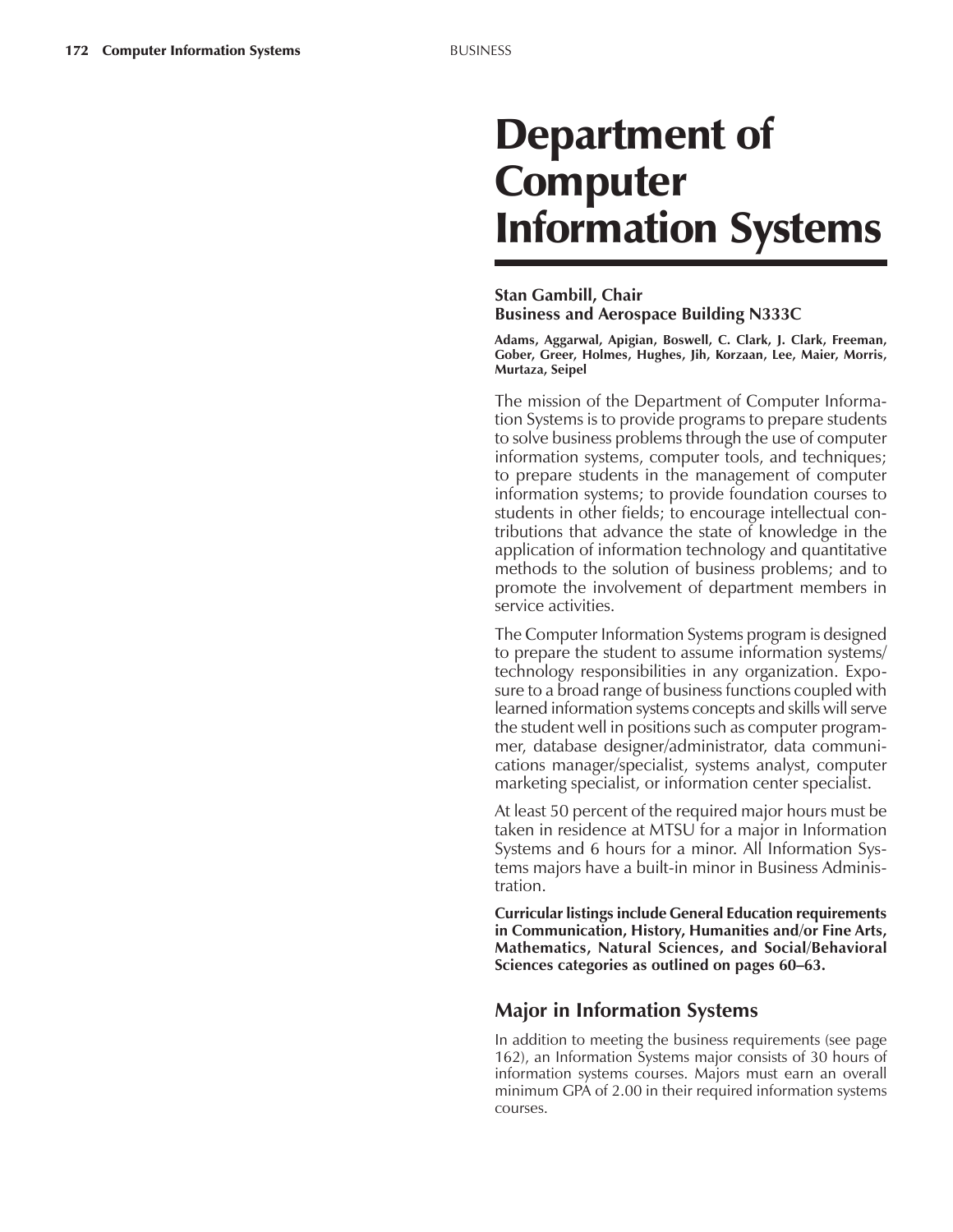The following 21 hours are required of all Information Systems majors:

- INFS 2720 COBOL Applications
- INFS 3200 Business Application Development
- INFS 3700 Systems Analysis and Design
- INFS 4760 Advanced Programming
- **INFS** 4790 Database Design and Development<br>**INFS** 4900 Business Data Communications
- 4900 Business Data Communications
- INFS 4980 Information Systems Project

In addition, 9 hours of electives must be chosen from the following courses:

- INFS 2200 Introduction to Microcomputing<br>INFS 2730 Programming Languages
- 2730 Programming Languages
- INFS 3500 Decision Support Systems
- INFS 3990/4990 Independent Study in Information Systems
- INFS 4200 Data Enhanced Internet Applications
- INFS 4420 Information Systems Internship
- INFS 4500 New Technologies in Information Systems
- INFS 4740 Information Resource Management
- INFS 4830 Database Programming

The following is the required course outline for the Information Systems major with a minor in Business Administration.

| <b>Required Program</b>                  |                |                            |    |
|------------------------------------------|----------------|----------------------------|----|
| <b>Information Systems-B.B.A. Degree</b> |                |                            |    |
| <b>FRESHMAN</b>                          |                | <b>SOPHOMORE</b>           |    |
| ENGL 1010, 1020 (Comm)                   | 6              | ENGL 2020 or 2030 or       |    |
| MATH 1630 (Math)                         | 3              | <b>HUM 2610 (Hum/FA)</b>   | 3  |
| <b>COMM 2200 (Comm)</b>                  | 3 <sup>1</sup> | Humanities and/or          |    |
| Natural Sciences (2 prefixes)            | 8              | Fine Arts (2 prefixes)     | 6  |
| ECON 2410 (Soc/Beh Sci)                  | 3              | HIST 2010, 2020, or 2030   | 6  |
| <b>INFS</b> elective                     | 3 <sup>1</sup> | Social/Behavioral Sciences | 3  |
| Non-business elective                    | 4              | ACTG 2110, 2120            | 6  |
|                                          | 30             | <b>ECON 2420</b>           | 3  |
|                                          |                | Q M 2610                   | 3  |
|                                          |                |                            | 30 |
|                                          |                |                            |    |
| <b>JUNIOR</b>                            |                | <b>SENIOR</b>              |    |
| Q M 3620                                 | 3              | INFS 3200, 3700, 4760,     |    |
| <b>ECON 3210</b>                         | 3              | 4790, 4900, 4980           | 18 |
| <b>BLAW 3400</b>                         | 3              | <b>INFS</b> electives      | 6  |
| <b>INFS 3100</b>                         | 3              | Q M 4010                   | 3  |
| MGMT 3610, 3620                          | 6              | <b>B AD 4980</b>           | 3  |
| <b>MKT 3820</b>                          | 3              |                            | 30 |
| <b>FIN 3010</b>                          | 3              |                            |    |
| <b>BMOM 3510</b>                         | $\overline{3}$ |                            |    |
| <b>INFS 2720</b>                         | 3              |                            |    |
|                                          | 30             |                            |    |
|                                          |                |                            |    |

#### **Minor in Information Systems**

A minor in Information Systems consists of 15 semester hours of coursework in information systems, 6 hours of which must be taken at MTSU. INFS 3100 and 3700 are required. In addition, 9 hours of approved INFS electives are required.

#### **Combined Minor in Accounting/Information Systems**

A student may obtain a combined Accounting/Information Systems minor consisting of 18 semester hours which include ACTG 3000 (or 2110 and 2120), INFS 2200, 3100, and 3700, plus 6 hours of upper-division ACTG electives, not to include both ACTG 3310 and 3020. This is an excellent minor for students pursuing majors outside the Jennings A. Jones College of Business.

## **Courses in Information Systems [INFS]**

- **1000 Introduction to Computers and Related Topics.** Three credits. An overview of the workings of a computer including hardware, software, and applications. Provides hands-on experience with various software packages. (Not open to business majors.)
- **2200 Introduction to Microcomputing.** Three credits. Microcomputer applications and the microcomputer environment.
- **2720 COBOL Applications.** Three credits. Prerequisite: INFS 2200 or permission of instructor. Systems of commercial computer programming using Common Business Oriented Language in solving business problems.
- **2730 Programming Languages.** Three credits. Object-oriented programming methods. Topics include fundamental programming structures, objects and classes, encapsulation, inheritance and polymorphism, exceptions, graphical user-interfaces and event handling, and file processing. Emphasis on practical applications of object-oriented concepts in business context.
- **3100 Principles of Management Information Systems.** Three credits. Prerequisite: Junior standing. The role of information technology in organizations.
- **3200 Business Application Development.** Three credits. Prerequisites: INFS 2200 or foundation knowledge of microcomputer applications; junior standing. An applications-oriented course; extensive laboratory work and development of projects.
- **3500 Decision Support Systems.** Three credits. Prerequisite: Junior standing. Focus on three subsystems of computer-based information systems: decision support systems (DSS), expert systems (ES), and executive information systems (EIS).
- **3700 Systems Analysis and Design.** Three credits. Prerequisites: 6 hours of information systems; junior standing. Applied system analysis and design (concepts and techniques) including problem definition, feasibility analysis, various modeling methods, hardware and software selection, documentation, physical design, and auditing procedures. Appropriate automated technologies used throughout the course.
- **3990 Independent Study in Information Systems.** One to three credits. Prerequisites: Junior standing and consent of department chair. Assigned research or projects in contemporary problem areas in the information systems discipline under direct faculty supervision. Aggregate credits allowable toward a degree may not exceed 3 hours under 3990 courses.
- **4200 Data Enhanced Internet Applications.** Three credits. Prerequisite: INFS 3200 or permission of instructor. Focus on database system design, deploying, maintaining, and querying a database using appropriate hardware and software. E-commerce applications in a microcomputer environment.
- **4420 Information Systems Internship.** Three credits. Prerequisites: Junior standing, consent of advisor, and a plan of activities with the associated firm prior to registration. Active employment with a governmental agency or business firm for information systems/ accounting fieldwork; credit given for experience and research upon completion of acceptable work and formal report. Aggregate credits allowable toward a degree in information systems may not exceed 3 hours under 4420 courses.